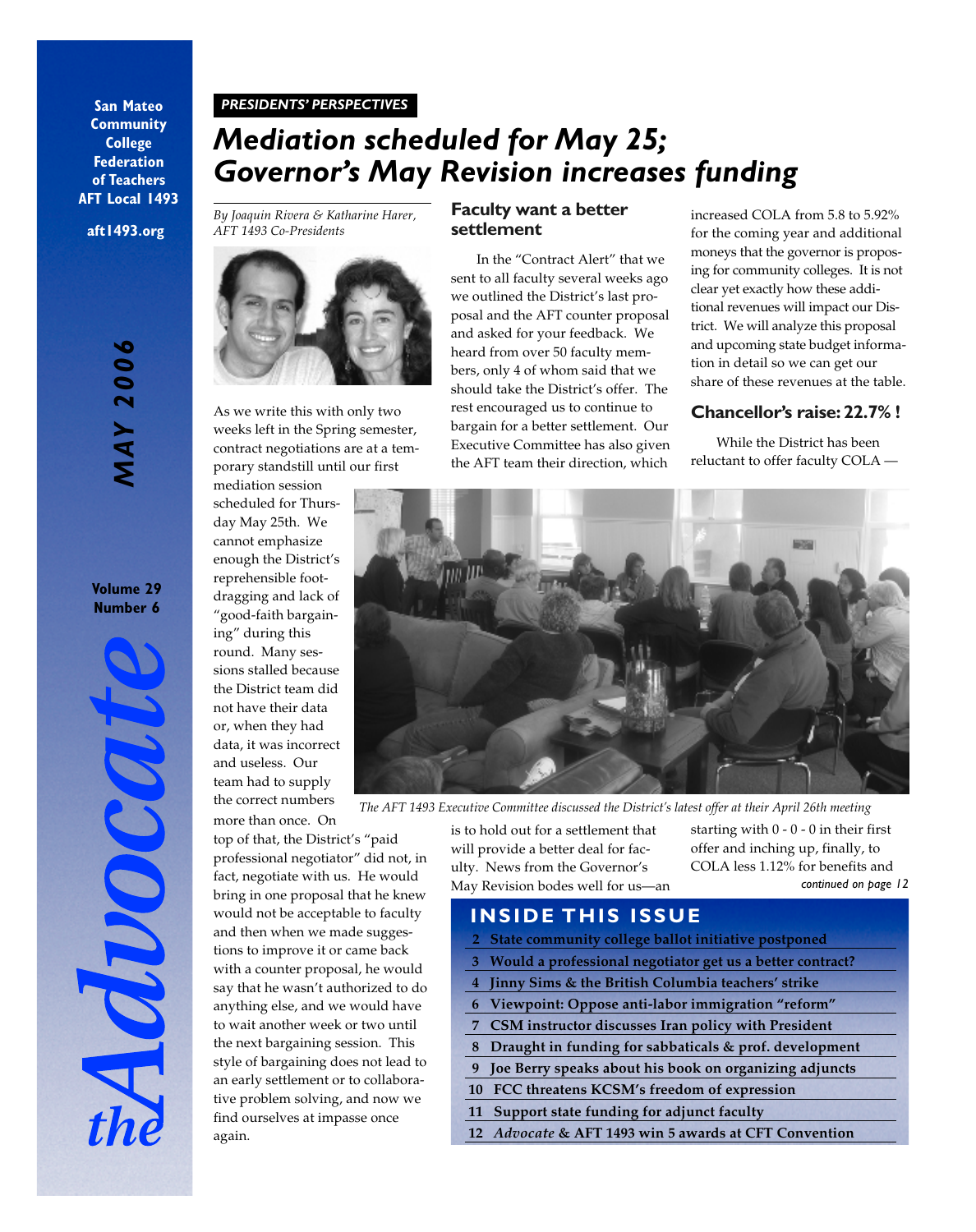**San Mateo Community College Federation of Teachers AFT Local 1493, AFL-CIO** 1700 W. Hillsdale Blvd. San Mateo, CA 94402 (650) 574-6491 aft1493.org

**Editor** Eric Brenner, Skyline, x4177

**Editorial Board** Eric Brenner, Skyline, x4177 Dan Kaplan, x6491

#### **Co-Presidents**

Katharine Harer, Skyline, x4412 Joaquin Rivera, Skyline, x4159

**Vice President** Ernie Rodriguez, CSM, x6640

**Secretary** Kathleen Feinblum, Skyline, x4477

#### **Treasurer**

Dave Danielson, CSM, x6376

#### **Chapter Chairs**

Chip Chandler, Skyline, x4286 Rick Hough, Skyline, x4193 Teeka James, CSM, x6390 Yaping Li, CSM, x6338 Monica Malamud, x3442 Karen Olesen, Cañada, x3415

#### **Executive Committee Reps.**

Nina Floro, Skyline, x4414 Anne Nicholls, Cañada, x3293 John Searle, CSM, x6607 Suzanne Russell, CSM, x6363

**Part-timers Reps.** Victoria Clinton, Cañada, x3392 Sandi Raeber, CSM, x6665

**Chief Grievance Officer** John Kirk, CSM, x6386

**Executive Secretary** Dan Kaplan, x6491 kaplan@smccd.net



### *State community college ballot initiative postponed to June 2008 election*

As was reported in previous editions of *The Advocate*, a coalition of organizations affiliated with California community colleges—including the California Federation of Teachers drafted an initiative measure which originally was planned to be placed on the November 2006 statewide ballot. This proposition would address several issues of longstanding frustration to community college leaders, particularly an impending decline in the rate of K-12 enrollment growth—a primary factor in determining Proposition 98 dollars which would threaten community college funding over the next decade.

#### *Signature campaign to begin in August*

On Monday, March 27, the Community College Initiative (CCI) coalition partners made a difficult but prudent decision. To effectively guarantee the success of this effort, the coalition decided to defer the start of the ballot qualification phase of the initiative campaign until August. This switches the target election from November 2006 to June 2008 (unless there is another statewide special election earlier).

This strategic change in the CCI campaign schedule does not allow us to pause in our resolve to raise the money and build the campaign organization necessary to qualify and pass the community college ballot measure. Fundraising and organizing must be our highest priority until the end of this semester, so faculty and students can be prepared for a major signature gathering effort in the Fall.

#### *Strategic advantages*

This has a number of strategic advantages. First, it will allow the campaign to have the necessary money in the bank before proceeding. Since paid signature gathering remains essential to the effort, the

CCI campaign needs to ensure that it has sufficient funds in the bank before launching the effort. Second, since the campaign won't be pushing against a shortened time line, it will have the full 150 days to qualify the measure, allowing faculty and students to take advantage of a major grassroots effort. While the threshold number of signatures might increase, the cost per signature dramatically declines. The CCI campaign will now begin collecting qualifying signatures in August.

#### *San Mateo fundraising goal: \$50,000*

The CCI coalition partners took the time necessary to write a consensus measure that has little or no opposition. All members of the coalition are confident the voters will approve the Community College Initiative. The CCI campaign surprised skeptics by quickly raising over \$450,000, with hundreds of thousands in additional firm pledges. The existing balance is now approaching a million dollars and the frequency of campaign contributions is picking up. AFT Local 1493 recently wrote the CCI campaign a check for \$2500. And on March 23 (just prior to the decision to postpone the signature gathering) the Chancellor wrote AFT that: "Our local goal is \$50,000… I've already raised \$14,000."

The statewide campaign goal is to now raise \$250,000 per month for the next four months. The CCI coalition partners think the decision to defer the signature gathering until August practically guarantees that the Initiative will now be qualified and when it gets on the ballot, the polls and the experts say it looks like it will be in a strong position to be approved by the voters. That is the goal of the Community College Initiative coalition.

*MAY 2006*

**MAY 2006**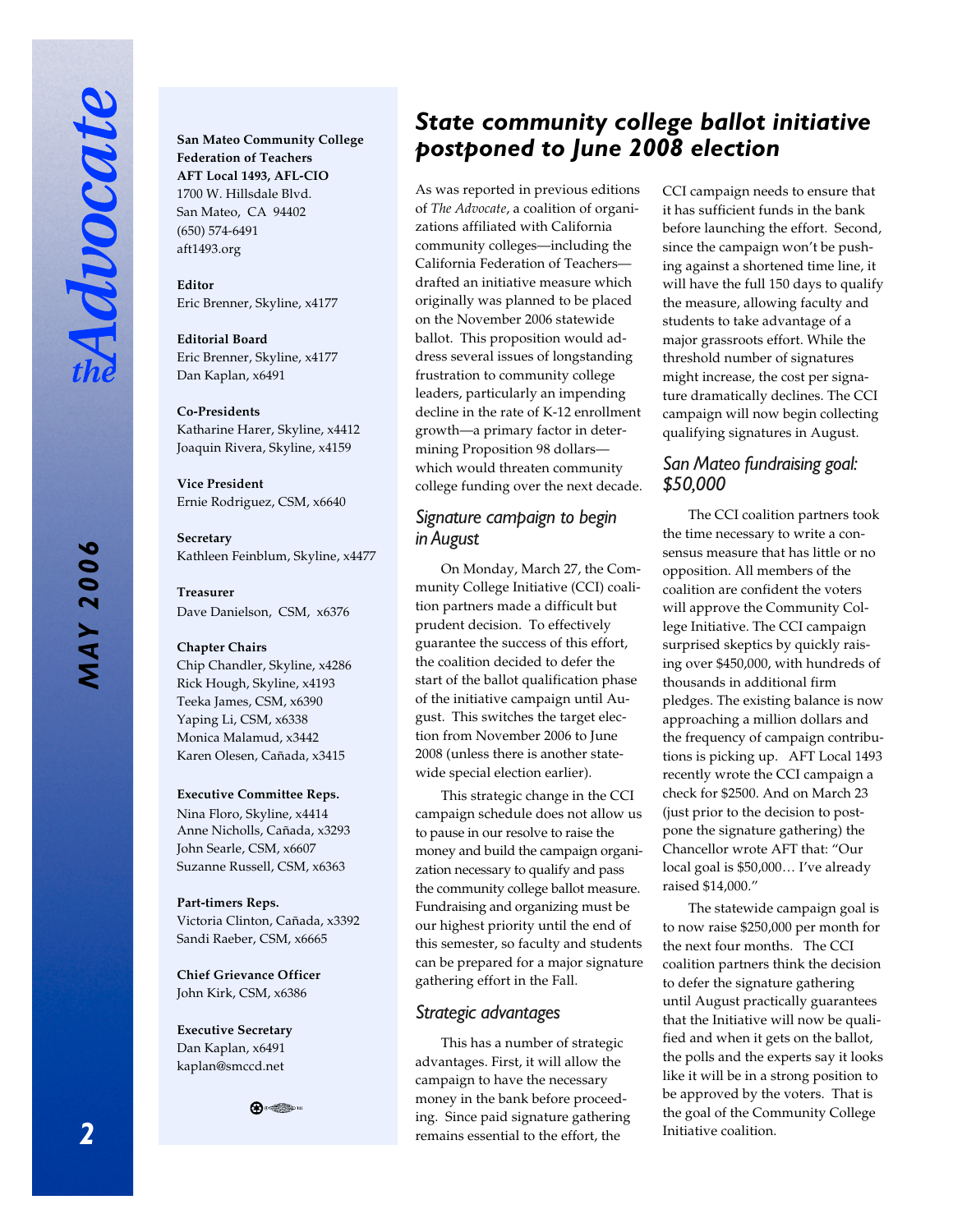# **MAY 2006** *MAY 2006*

Advocat

# *Would a professional negotiator get us a better deal?*

Like all of you, the members of our union's executive committee received Jacqueline Gamelin and Rick Ambrose's letter in our faculty boxes on Monday May 1, 2006. We appreciate and share Jacqueline and Rick's concern about our current negotiations, as we are sure many of you do, and, as always, we are happy to hear faculty voices making constructive suggestions for union strategy and direction.

While we have several disagreements with some of the underlying logic and assumptions in the letter—that the union is culpable for the District's opening offer of 0%; that a professional negotiator would "level the playing field" (indeed that the playing field is currently not level); that objectivity is a desirable characteristic in negotiating a contract; that a professional negotiator would in fact be objective—we want to clear up two important facts.

#### **AFT negotiators reflect faculty views**

First, the letter expresses concern that the AFT negotiating team is operating based on "preconceived views as to what is most important to faculty." In fact, the negotiating team consistently polls the executive committee in order to plan strategy for negotiating the best contract possible for faculty. In turn, the executive committee members periodically have surveyed the entire district faculty in order to identify issues of specific importance and to guide your faculty union's course. Campus co-chairs and representatives talk by phone and in person with colleagues every week and listen carefully to ideas, suggestions, and criticisms, which they then report to the entire executive committee. We understand that sometimes faculty at different points in their careers will have quite disparate concerns and interests. We do our best to balance those views and have

representation of faculty from most areas: full time and part time, nearing retirement and just starting, instructional and student services, male and female, single and coupled, with dependents and without.

#### **Over the past 6 years, we've negotiated a 24.5% increase, while COLA was 13.86%**

Second, we too often feel demoralized and unappreciated when we compare our salaries with those of teachers in other places and with professionals in other fields. We know it can be difficult to see these comparisons in newspapers and professional journals. However, the comparison between our



salaries at a community college and those of K-12 teachers is not a helpful one. The two educational tiers are not funded equally by the state; K-12 districts receive an average of \$7,402 per student while community colleges only receive \$4,497.

All of the districts listed in the *Daily Journal* article and that are cited in Jacqueline and Rick's letter, with the exception of Portola Valley and Woodside, are Basic Aid districts, so their state funding may be even higher. Also, most of the school districts on the list have a school year between 186 and 189 days while ours is 175 days. If you do the calculation on a per-day basis, then SMCCD salaries are higher or quite competitive despite the discrepancy in funding. In fact, we would like to point out that in addition to achieving many improvements in contract language and working

conditions, over the past six years AFT Local 1493 has negotiated a 24.5% total compensation increase. Over that time, the state COLA was just 13.86%.

#### **Not the time for a change**

Although the union has looked at the idea of hiring a professional negotiator in the past, we agree that it is a notion that could be revisited. To make that switch now, however, would not be efficacious. On the other hand, it's important to remember that a professional negotiator is not a silver bullet. For example, AFSCME is currently using an outside negotiator, but they are not getting any better results than AFT is. We would argue that what has "gone wrong with our

negotiations" is that the professional negotiator the District has employed has not proven to be very skillful.

In fact, the District's negotiating team, led by a newly hired professional negotiator, does not "negotiate" but merely brings in a proposal and then refuses to go any further; they have neither responded to our creative or collaborative ideas, nor suggested any of their own so that we can come closer to agreement. This round of bargaining has taken so long precisely because

the District's team has presented unclear or incorrect data and has been ill-prepared to address issues that are clearly on the table. We have wasted months sitting at a stalemate because the District wasn't actually negotiating—responding to and countering our proposals—but instead holding fast to proposals that clearly were not going to lead us to a settlement.

In closing, we appreciate Jacqueline and Rick's intent to make a constructive suggestion. We encourage all faculty who would like input into how AFT conducts business to become active union members by attending meetings and becoming part of the union leadership process.

#### In unity,

*The AFT 1493 Executive Committee*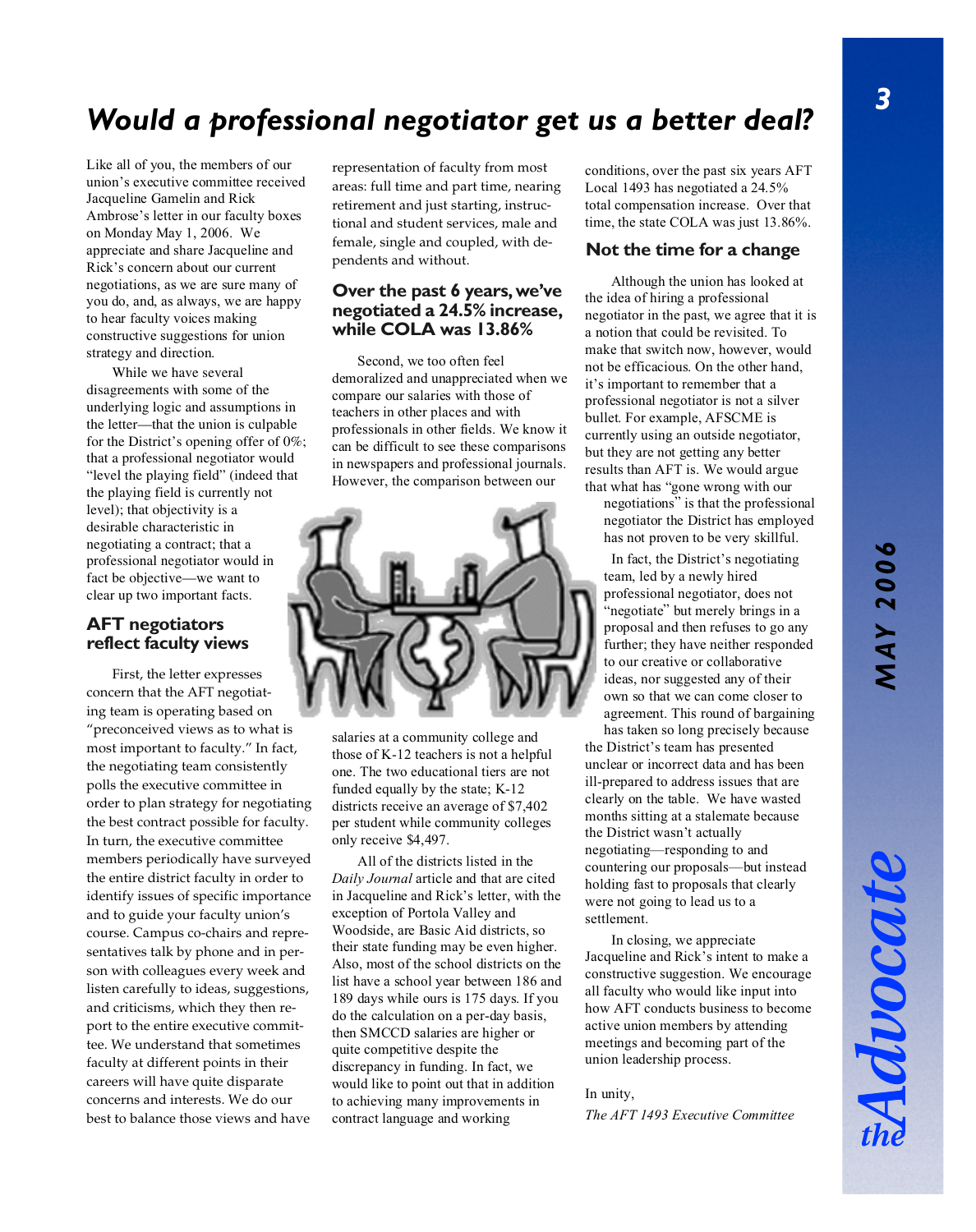# *"We took on the state and we came out whole": Jinny Sims and the British Columbia teachers' strike*

#### *by Katharine Harer, AFT 1493 Co-President*

*I was inspired to write about Jinny Sims and the British Columbia teachers' strike after listening to Sims, a guest speaker at the General Session of the CFT Convention in March of this year. I was so moved by what Sims had to say and by her spirit, that I also attended her workshop following the general meeting which was full to bursting with teachers — nodding, clapping and taking notes as she recounted her story.*

In 2002 the British Columbia provincial government mounted an all out attack on public workers that threatened the high-quality educational system in place in B.C. and decimated the rights teachers had fought for and won. Even though B.C. schools had proven themselves by scoring in first and second place on standardized tests, the government launched an "Accountability Agenda". The result: 2700 teachers were fired, class sizes were increased from an average of 22 to 37, 20% of school counselors and 7% of librarians lost their jobs, and case loads of resource teachers went from 25 to as high as 150 students. Health benefits were rolled back 15% and 7000 school-related jobs were contracted out. All of the previously elected "College Counselors" (similar to school board members in the states) were fired and replaced with government-appointed "Counselors" who began to systematically dismantle the standards and conditions under which teachers had been working. And — in an effort to disempower the union, the government stripped the B.C. Teachers' Federation of its bargaining rights.

#### *Union reps. listen to teachers in every local*

What did the teachers union do? The BCTF realized that their first task was to activate their teachers, so they went on the road and visited each of the 69 union locals in the province. On these road trips, the union reps didn't make speeches to their members. Instead, they set up meetings and focus groups where they listened to what teachers had to say about their working conditions. According to BCTF President, Jinny Sims, union leaders, "...wrote down what they heard and assessed from there what needed to be done." And they began to have, as Sims put it, "conversations with our members. We went to our core; we got teachers to open the classroom doors". Sims made the point that when teachers are isolated, when their doors are closed, they have no power. In Sims' words: "We didn't want to be seen as whiners. We needed to start teachers talking, and the most believable

voices in any struggle for teachers' rights come straight out of the classroom."



During this period, the government took the Teachers' Federation to court and tried to strip them of their free speech, but the union won all of their legal battles with the provincial government. The BC Su- *B.C.T.F. President Jinny Sims* preme Court ruled

in favor of the teachers, supporting their right to free speech. Health care and education became the top issues in local and national election campaigns. The BC Teachers' Federation spent a total of \$5 million dollars on their fight-back campaign, \$3.5 million alone on their efforts to connect with and give support to their over 40,000 union members.

#### *Over 90% of the membership voted to strike*

At the end of this multi-year campaign in which they built trust and laid the foundation for a battle with the provincial government, the BCTF called a one-day protest throughout the province where **every single teacher** walked off the job. Then, on October 6, 2005 they took a strike vote where **over 90%** of their members voted to strike. This vote is even more impressive given the fact that the government had made a strike illegal. Teachers risked being arrested and going to jail if they carried out the strike.

#### *40,000 teachers went on strike for 2 weeks*

Here's how Sims described that moment: "When you take an illegal job action, you must have your members behind you. I was prepared to go to jail. I knew other teachers were too. Before we took the strike vote we read out loud from a document we wrote entitled, "The Risks of an Illegal Strike & The Risks of Doing Nothing". We gave our members control. A strike must belong to everyone collectively." Of 40,000 teachers, less than 60 crossed the line on the first day and less than 40 by the end of the first week of the two-week strike. Parents walked the picket lines with teachers. Other teachers' unions throughout Canada contributed funds to the Strike Hardship Fund and public sector workers walked off the job for a day to show their support.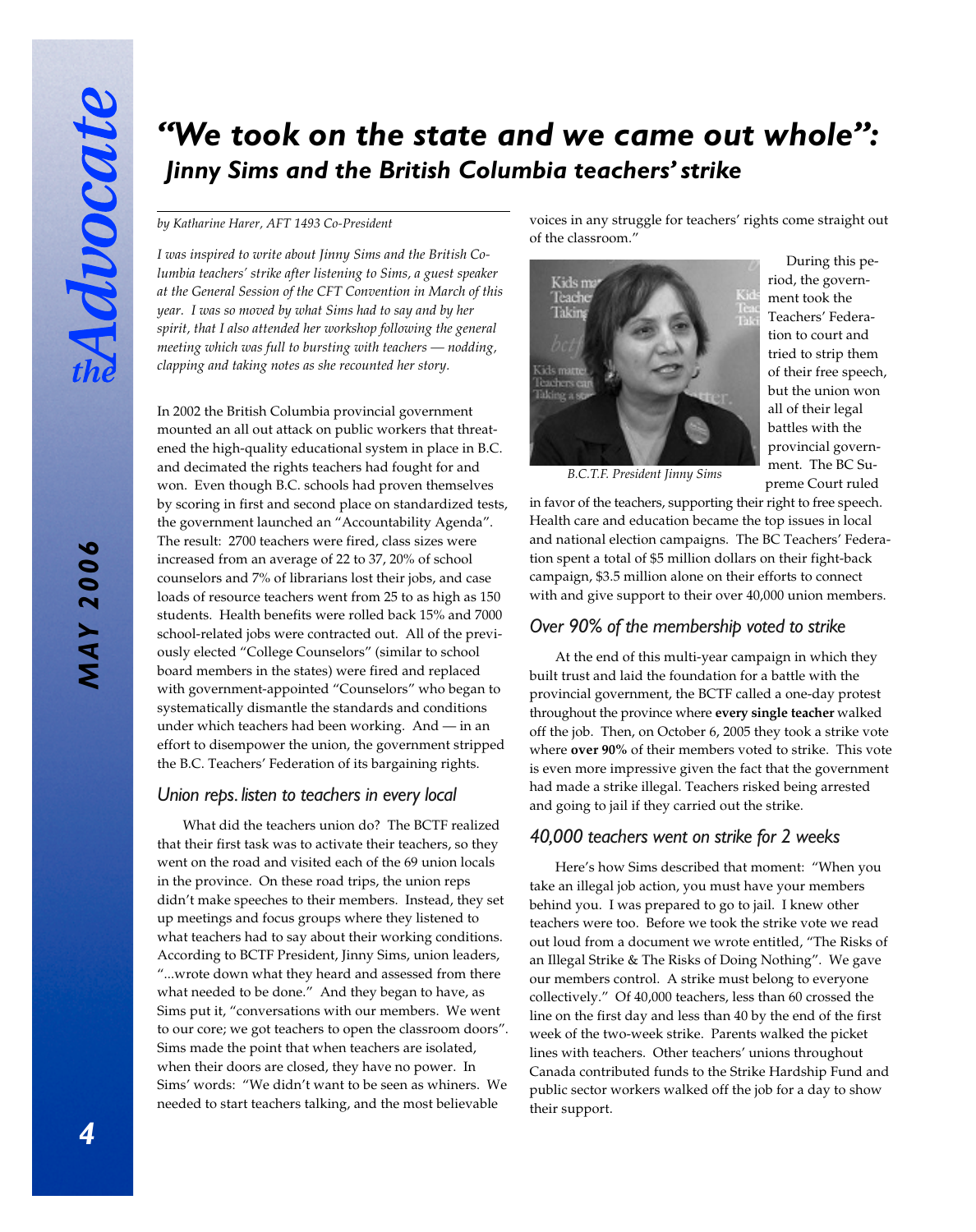# *MAY 2006* **MAY 2006**

DOOCH

#### *Issues included over-emphasis on testing*

The issues for the BC teachers weren't just about reinstating jobs, increasing salaries and restoring bargaining rights to the union. Teachers were up in arms about the degradation of learning conditions for their students and the over-emphasis on testing that took the joy out of teaching and learning. Here in the states it's called: No Child Left Behind. It's a similar agenda. But as Sims so elegantly put it, "Weighing a pig doesn't make it fatter." Sims asked her members to, "...go inside yourselves and find the courage to speak out about educational policies that are unjust, about a huge agenda that is destroying teaching."

#### *Premier agrees to address teachers' issues*

After two weeks of the illegal strike, the Premier of the province stated that he would address the teachers' issues. The public was on the side of the teachers, and even the media, who started out hostile, was listening to the teachers and reporting their stories rather than the government's spin.

#### *Teachers have developed a more assertive attitude*

Peter Owens, a BCTF assistant director summed up what the teachers gained from their actions: "By taking a stand and exercising our right to withdraw our services, we brought

about a number of positive changes. The government has acknowledged in public that class size and class composition are problems that need to be addressed… Teachers have developed a more assertive attitude about having input into how decisions are made in their schools. Locals signed off on decisions on spending the \$20 million allocated to the schools to alleviate class-size and composition problems.



position problems.<br>*A scene from a strike rally during the B.C.T.F. two-week long "illegal" strike* and telling or<br>and telling or

off on plans to spend the money provided to the schools because of our strike. Teachers have expressed a sense of ownership over the funds being directed back to our classrooms. We know that this is only the beginning of the improvements stories about what's working and what's not, about our need to re-focus on our classes and our students. Jinny Sims' words echo in my head: "Weighing a pig doesn't make it fatter."

we need to make to restore services for our students and ensure that there are no attempts to silence the voice of teachers in the future."

#### *"There's nothing more dangerous than informed teachers"*

One of the most thought-provoking pieces of the BC teachers' story, for me, is in a comment Sims made as she described the results of the educational campaign the Federation carried out with their members: "Teachers are some of the most conservative people even though 'teaching is a subversive activity'. However, there's nothing more dangerous than informed teachers talking about what's happening in their schools."

#### *"Weighing a pig doesn't make it fatter"*

The implications for those of us in the community colleges are clear. With more and more of our time spent outside of the classroom on tasks such as writing and assessing SLO's and serving on accreditation writing teams, as well as the mountain of other extra-curricular work so many of us have signed on to do, we have to ask ourselves if the "joy in teaching" is eroding from under our feet. Some days the only place I feel creative and free is in the

> Other days, I feel underprepared to teach because of all the other duties that have called me away from the reason I became a teacher in the first place: the excitement of sharing what I know and love with my students. All of us—not just union and faculty leaders must begin and telling our

classroom.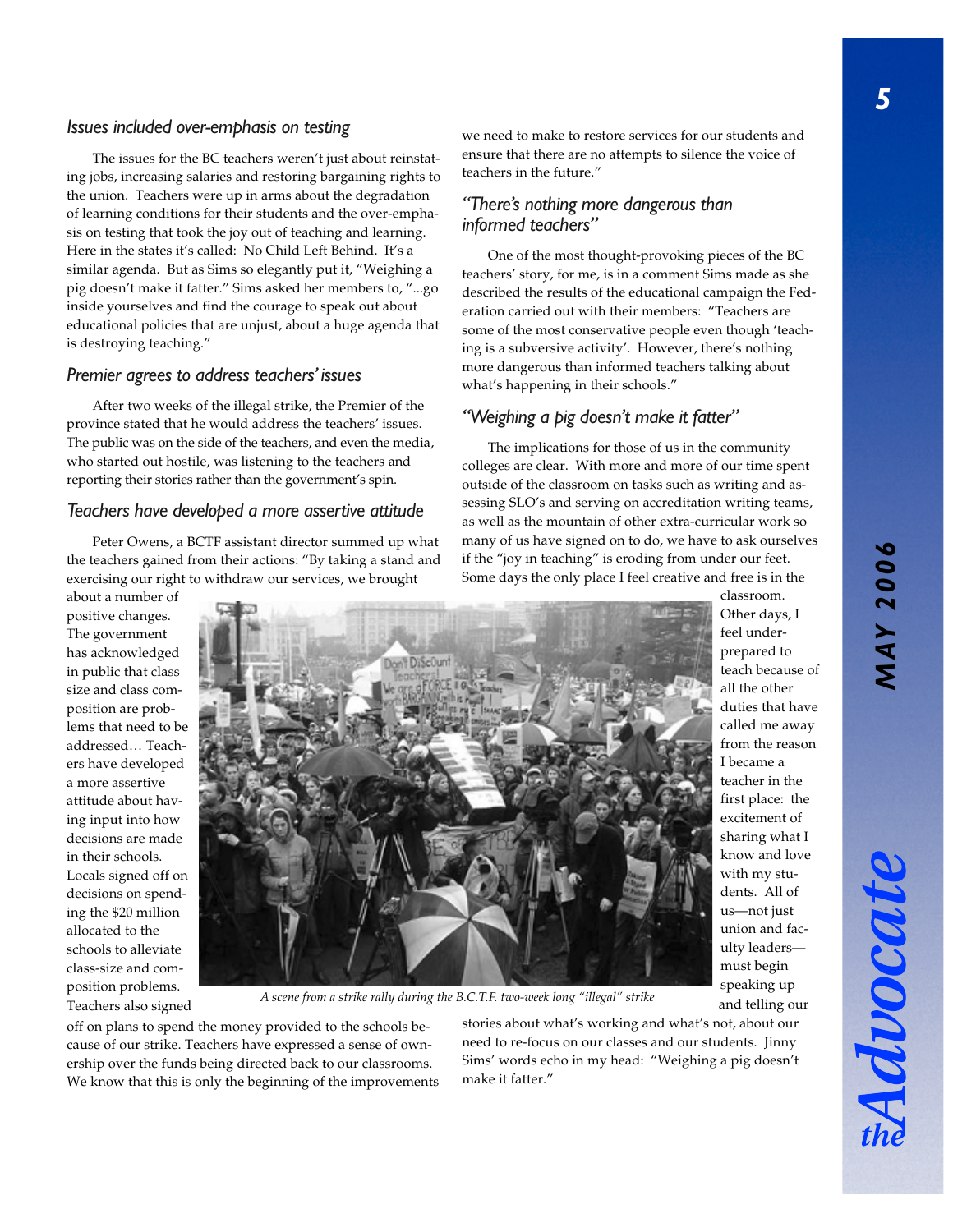## *Oppose Sensenbrenner Bill and all anti-labor immigration "reform"*

#### *By Elizabeth Terzakis, Cañada, English*

Late last year, Congress passed H.R. 4437, a viciously anti-immigrant bill that would make felons out of the 12 million undocumented immigrants currently living in the United States, the people who help them, and any additional immigrants who manage to cross the border without papers after the bill's proposed 700 mile "fence" is built along the U.S.-Mexico border.

The bill, sponsored by House Republican James Sensenbrenner (R-Wisconsin), would also "solve" the problem of deporting undocumented immigrants whose children are U.S. citizens by virtue of being born on U.S. soil—thus breaking apart families—by taking the children away from their parents and making them wards of the state.

Although the H.R. 4437 lost many of its more vocal supporters after a wave of immigrant rights protests swept the nation in late March and throughout April, it is far from dead. In fact, when efforts to pass an alternative bill collapsed in the Senate in early April, it became the only bill left standing amidst continuing calls for immi-

gration reform. There is no telling which of its draconian provisions will make their way into the "compromises" created as the two houses of Congress attempt to forge a unified bill.

AFT 1493 should take a clear stand on the immigration issue by opposing not only H.R. 4437 but also the socalled compromise bills taking shape in the Senate. Politicians from both parties have joined President Bush in calling for immigration reform that

includes further militarization of the border, a complicated and overly lengthy "path to citizenship" that



would create several tiers of pseudo legality, and various guest-worker programs that involve even lengthier "paths to citizenship" and tie a workers' ability to stay in the country to maintaining the favor of a particular employer, thus severely limiting if not destroying altogether any possibility of collective bargaining through organization.

Immigrants come to this country because of poverty created in their

only lead to more deaths in the desert.

Guest-worker programs are inherently anti-labor because they create a caste system of workers with limited rights. Restrictions to the rights of any workers threaten the rights of all workers. That's why the AFL-CIO has issued a strong statement against the guest-worker programs, arguing that if business needs 400,000 additional workers, as the proposals claim, then 400,000 new green cards should be issued so that immigrant workers can enter into employment contracts with full rights and no fear of deportation.

The movement responsible for the magnificent demonstrations in Los Angeles, Chicago, and around the



country is calling for amnesty immediate legalization—for immigrants currently living in the United States without documents. This is the only immigration reform that will benefit both native-born and immigrant workers by guaranteeing equal rights for all.

As the *Advocate* goes to press, immigration activists and

home countries by U.S. trade initiatives. According to the Economic Policy Institute, NAFTA eliminated close to 900,000 jobs in the U.S. and created mass unemployment in Mexico, destroying 1 million jobs in its first year alone. Due to economic necessity, no amount of border enforcement will stop immigrants from trying to get into the U.S.—with documents if they can, without if they have to. Adding obstacles to crossing the border will

their allies in labor are preparing for a massive walkout and boycott on May 1<sup>st</sup>, the first fitting commemoration of International Workers' Day in the U.S. in more than 60 years. AFT 1493 should support this and similar actions in the months to come. As bipartisan immigration reform proposals that are unacceptable to labor seem to be the only thing coming out of Washington, we will need to continue taking it to the streets.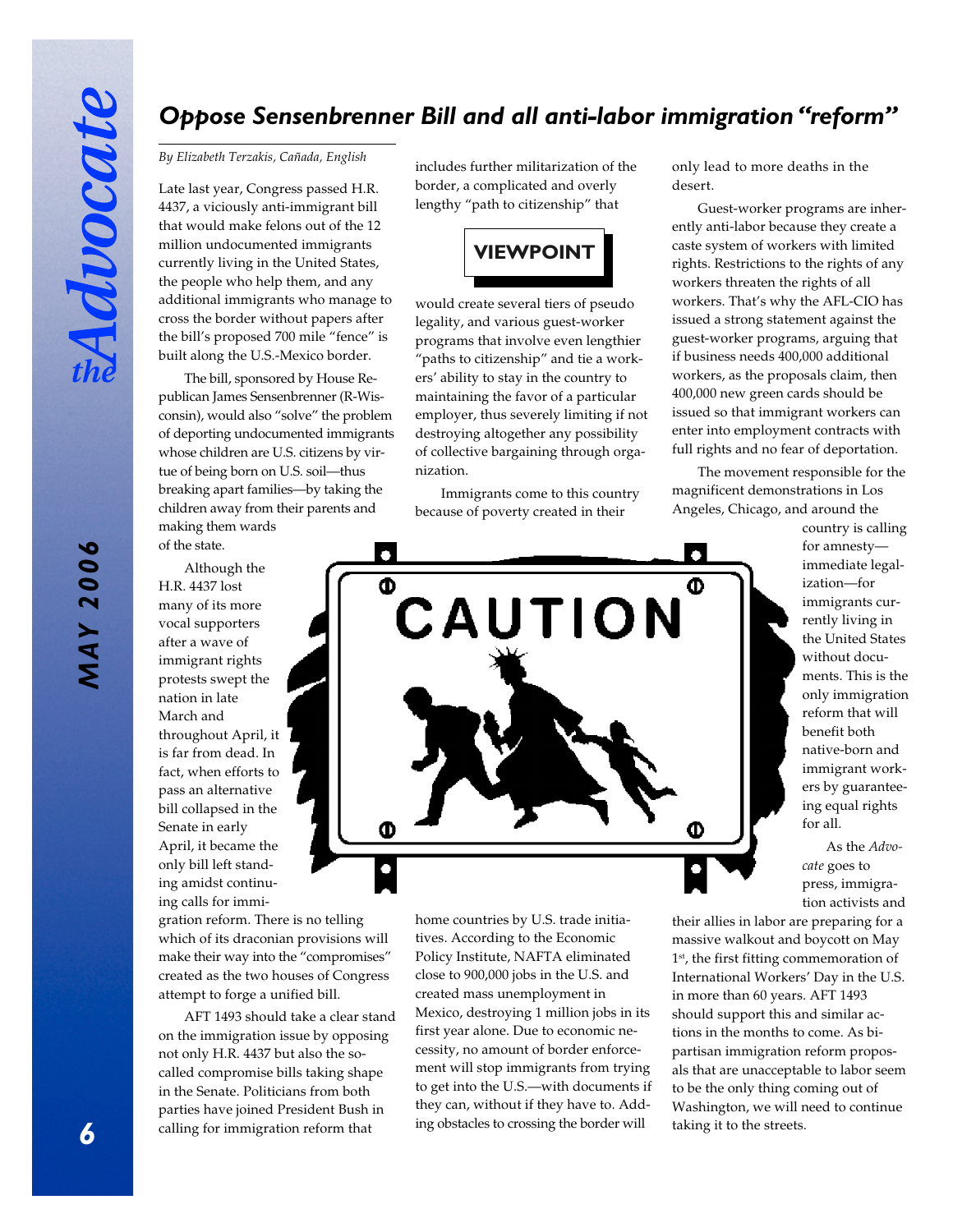# *CSM instructor discusses Iran policy with President*

*By Ali Shokouhbakhsh, CSM, Economics*

On April 21, 2006, President Bush visited the Bay Area to promote U.S.

high tech competitiveness. My son, Arash was selected, as a top student from San Jose State University, to be a member of a panel discussion with the President at Cisco Center. I was invited to this event along

go there. We had a dialog for about two minutes. As we met him, he said that the issue of Iran is a top priority

and the their government are not necessary the same. At this moment he interrupted me and said: "I believe the

Iranian President is not a rational person." I then continued: "Now that some members of Congress are supporting a comprehensive negotiation with Iran, I believe this is a good idea to be considered." He replied with something to the

*Ali Shokouhbakhsh's son, Arash (left), was a member of a panel discussion with President Bush*

with the rest of my family.

During the photo-op I had an opportunity to talk with the President regarding US-Iran relations. This was my hope and the reason I decided to



pathy and condolences to the victims and their families. The Iranian people effect that: "Right now a multilateral approach is being taken and we need to wait and see."

We appreciated the opportunity to talk to him.



*Ruth Strong, a current student in Jean Mecorney's Digital Illustration class at Cañada College, won the AFT Local 1493 Poster Design Contest. Ten posters were submitted to the first-ever AFT Local Poster competition. Ruth is in her third semester of the Multimedia Program. She will be receiving a \$100 honorarium from Local 1493 in appreciation of her work and the Local plans to produce and distribute the poster (above) to be displayed on union bulletin boards and faculty offices throughout the District.*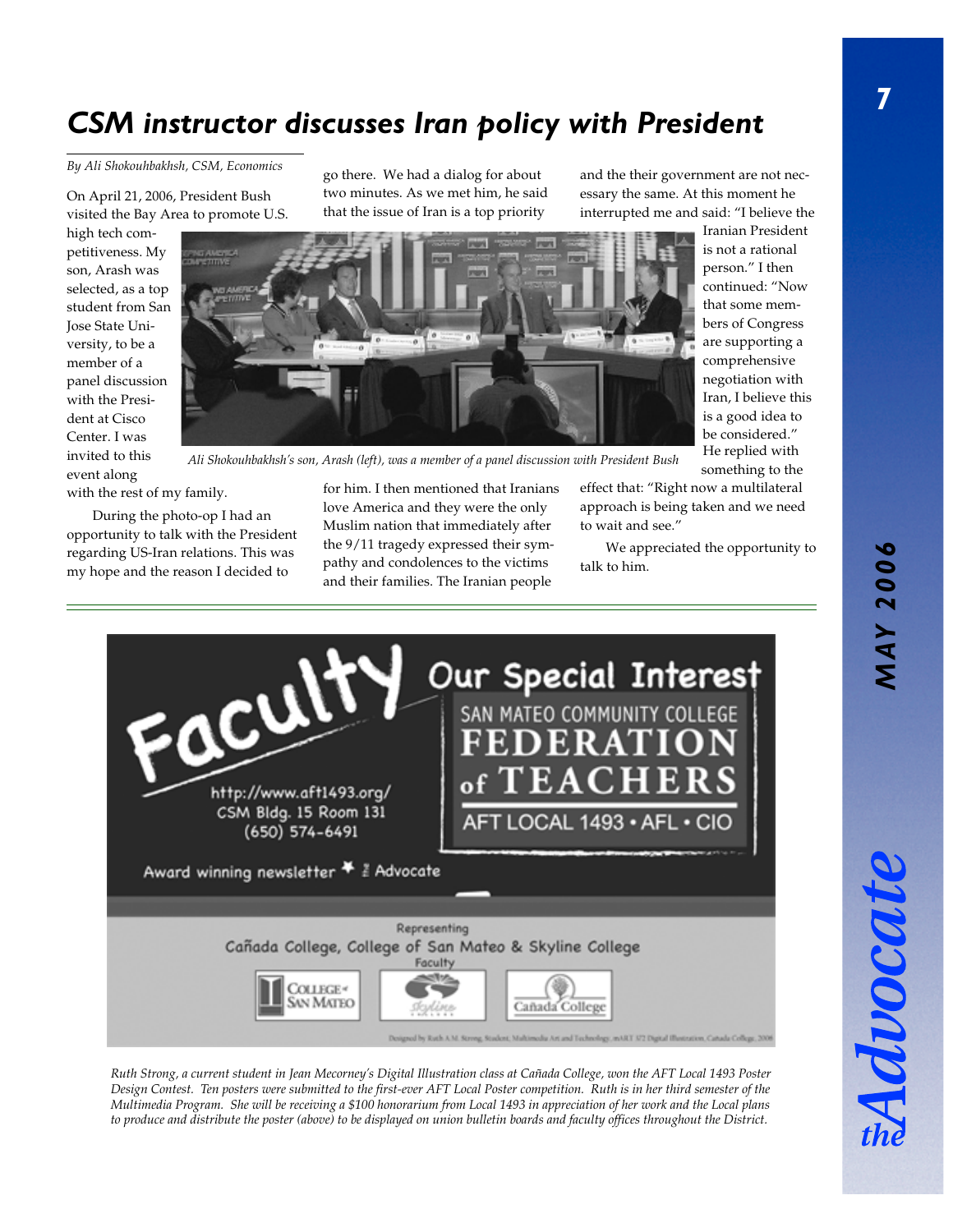# *Relief needed to overcome draught in sabbatical and professional development funding*

*by Rick Hough, Skyline AFT 1493 Chapter Co-Chair & Skyline Professional Development Committee Chair*

Ed. Note: *In the December 2005* Advocate*, Linda Vogel, a member of Skyline's Professional Development Committee, wrote about the inadequate funds available for long-term professional development and sabbaticals. This year faculty applications for sabbaticals alone totaled \$128,103, but only a little more than \$50,000 was approved due to limited funds allotted by the District. The funding for long-term professional development is also only about one-half of the amount requested. As Chair of Skyline's Professional Development Committee, Rick Hough has had to deal with this inadequate funding first-hand. He expresses his feelings about the situation below.*

conference fee, or a hotel room, or a dinner out, the District valued my development as a professional so much, that they would pay my way. I remember thinking how wise this resource allocation priority was, and soon found that the ideas and enthusiasm that I brought back from my trips more than doubled the District's investment. In fact, I found these conferences so valuable, that I joined the board of the California Math Council of Community Colleges (CMC<sup>3</sup>), and went on to become conference chair, and board president.

Later, as my career progressed, I was encouraged to apply for long-term professional development. "If you have a good idea, we want to support you!" Just the encouragement, just

inspires me to think even bigger with my ideas. The day-to-day life of faculty, as fulfilling as it is, is so draining, that it really does take a long time off to be able create something new and substantial.

But we are in the draught years, with no heavy rains in the forecast. AB 1725 is something our newer colleagues have only read about in history books. The days of searching for someone to apply for the funds so that the carryover is not too high are long gone. A year long sabbatical is almost inconceivable, because it would require denying almost every other proposal during that school year.

This last year I agreed to chair the Professional Development Committee

at Skyline. I had heard that the watering holes were drying up, and with sabbaticals and traditional professional development coming out of the same pond, I wanted to help keep the water flowing as much as I could.

I know Linda Vogel's article appeared only three Advocates ago, but a problem this dire needs to resurface until it is solved. I think that professional

development is one of the most important things to fund in our profession. It sickens me every time I am part of a discussion to decide which good proposals to deny. I believe we should all work together to find a way to increase the funding to be able to fund all proposals of merit. In the interim, faculty must work that much harder (oh, that again!) to make their proposal competitive. Just please, don't let your good ideas die.

In years when the rains come, to get the life giving water, you must carry your bucket to the watering hole, dip it into the clear cool liquid, then carry the water back to your family's tent to bathe your children, cook your food, drink your fill. When the Gods are angry and the draught comes, the watering holes are

fewer and farther away. The water is brown and murky. Your children get dysentery and die. If the draught lasts long enough, all the watering holes dry up. The tribe must either leave, or die.

When I started working at Skyline College, I was encouraged to take advantage of Professional Development and AB 1725 funds. I was told that even though I didn't make enough money to afford to pay for a



having the support there for the taking, got my creative juices flowing. Ideas began to bubble to the surface of my consciousness, and I actually found the energy to act on a few, and even got approved for funding for one.

When the Union and the District negotiated a plan to bring Sabbaticals back, I knew this was a case where more of a good thing was better. The idea of taking a semester or a year off, completely relieved of normal duties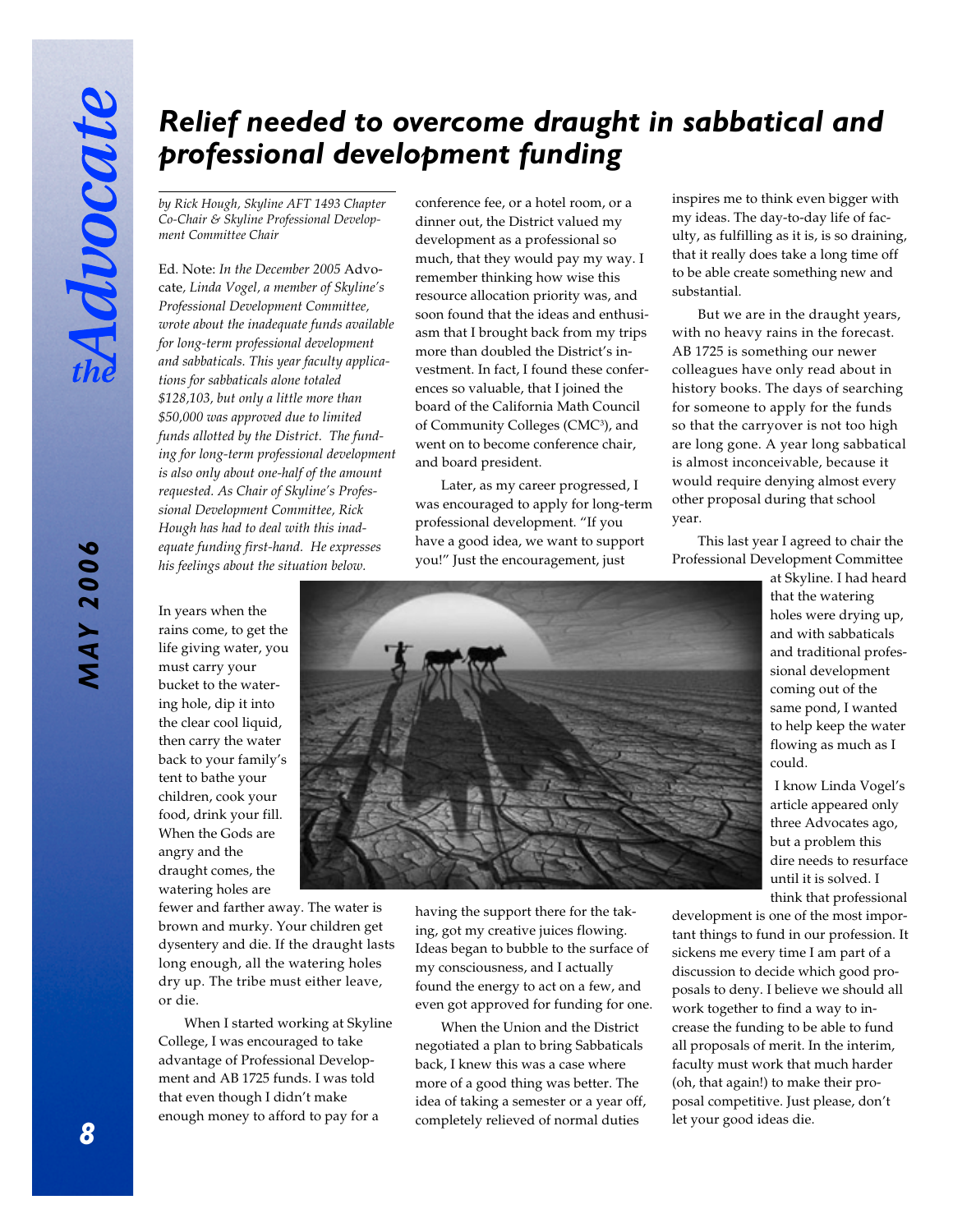## *Joe Berry, former AFT 1493er, speaks about new book on "organizing adjuncts to change higher education"*

*by Carol Hansen, CSM, Language Arts* states: "*Reclaiming the Ivory Tower*

On Monday, March 27, 2006, adjunct and full-time faculty had the pleasure of greeting Professor Joe Berry, Ph. D., at CSM's Faculty Center. Berry, former AFT 1493 Executive Secretary, is now a professor, union activist, and author of a recently published book entitled *Reclaiming The Ivory Tower: Organizing Adjuncts to Change Higher Education* (New York: Monthly Review Press, 2005).

Professor Berry presented a spirited and informative talk on the overdependence on adjunct faculty in U. S. colleges and universities, where the majority (70%)

are working parttime, 75% having no job security, and most work at multiple teaching positions. This over-emphasis on part-time faculty has seriously weakened the integrity of higher education in the U. S. and abroad.

In spite of these reverses, Berry states that the goal of his book is for adjunct faculty to do something about the situation and influence others to organize to correct the disempowerment of adjunct faculty.

A brochure announcing the publication of the book

is the first organizing handbook for contingent faculty… It examines the situation of adjunct professors in U. S. higher education today and puts forward an agenda around which they can mobilize to transform their jobs—and their institutions. In this context *Reclaiming the Ivory Tower* also provides a guidepost for all those concerned about higher education, tenure tack faculty, students, graduate employees, parents, other campus workers, and anyone interested in why a new labor movement has grown up on campuses across the United States and Canada."





*After speaking about his book at CSM on March 27, Joe Berry (second from right) is flanked by John Kirk, Kate Motoyama, Frank Leroi and Victoria Clinton*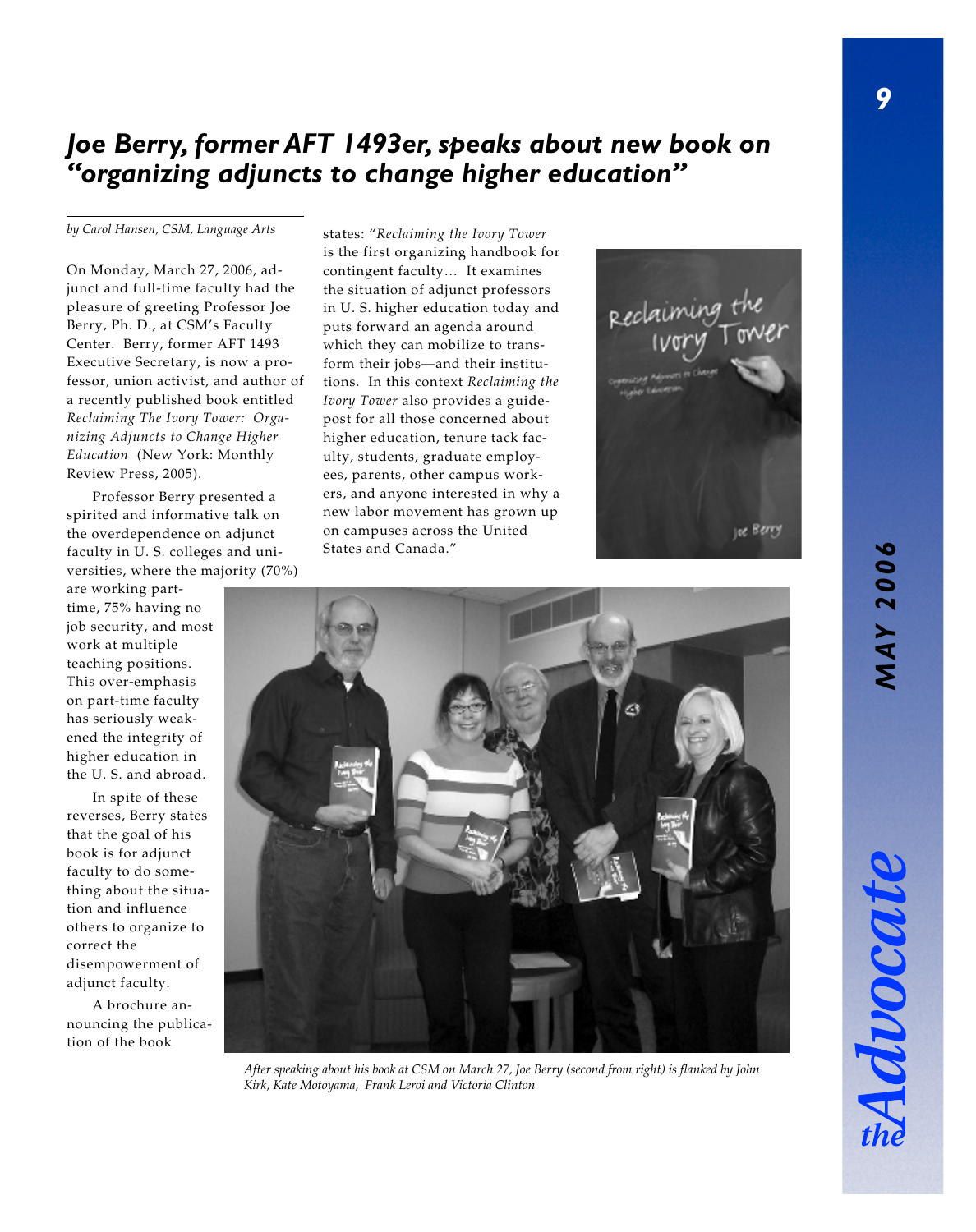*MAY 2006*

**MAY 2006** 

## *FCC threatens freedom of expression at KCSM-TV* **\$15,000 fine for "indecent" material**

#### *by Greg Davis, CSM, Political Science*

On March 15 KCSM-TV, a PBS affiliate 80% funded by 19,000 members and serving 7.5 million people in the greater Bay Area, was fined \$15,000 by the Federal Communications Commission for having broadcast "indecent" material on March 11, 2004. The ruling concerned the use of street language on several occasions by African-American musicians and one African-American record producer in the context of a two-hour Emmy Awardwinning program, "The Blues—Godfathers and Sons," directed by Marc Levin. One of seven segments of a

Martin Scorsese-produced PBS series which provided accompanying educational material online

and presented the evolution of the Blues in the context of African-American history, "Godfathers and Sons" included such musicians as Muddy Waters, Little Walter, Chuck Berry, and Howlin' Wolf.

#### **Conservative group forwards complaint**

The punitive action was the result of a single complaint by a northern California woman, forwarded to the FCC by the conservative Parent's Television Council. "Godfathers and Sons," according to KCSM-TV general manager, Marilyn Lawrence, was aired at various dates and times nationally by 340 of 384 PBS stations without any complaints; and she estimated that on the night of March 11, 2004, seventy thousand viewers were watching it from 9 to 11 p.m. on KCSM.

According to FCC rules detailed on their website, "indecent" or "profane" material, which cannot be banned outright under First Amendment protections, is "restricted" in order to protect children by prohibiting its airing between the hours of 6 a.m. and 10 p.m. "Indecent" material is

defined as including language which "describes or depicts sexual or excretory activity or organs" and is "patently offensive, measured by community standards." "Profane" language is so "grossly offensive" to those who hear it that it constitutes a "nuisance." The FCC makes it abundantly clear, however, that "context is the key" in making a judgment.

#### **Street language by blues musicians called "indecent"**

According to Ms. Lawrence, the language in question did not "*describe* or *depict* sexual or excretory activity or organs" as such and could be qualified, at most, as "profan-KCSM ity." This, of course, would sound less impressive—or even trivial—when mentioned

on the FCC website, which states that the tax payer-funded regulatory agency levied \$8 million in fines and acted on 12 complaints for "indecency" in 2004. Furthermore, since the FCC pointedly states that "context is the key," Ms. Lawrence maintains- and the courts will probably agree if this matter is litigated- that the use of street language by musicians talking in historical perspective about their struggle as performing African-American artists could not be accurately judged as FCC-actionable "profanity."

Furthermore, the KCSM website's comment on the FCC action maintains that community standards are such in the Bay Area that most viewers would not be "patently offended" by the use of such language in the context of the program. Jonathan Adelstein, a FCC commissioner who dissented from the majority ruling, forcefully lamented the lack of attention to context by the other commissioners and warned that their ruling would have a chilling effect on "news and documentary makers and the broadcasters that air

them." The FCC action also appears to be inconsistent, since no other PBS stations were penalized for airing the same program, nor was ABC cited for showing during the "restricted" time slot "Saving Private Ryan," a war movie which contained profanity.

#### **FCC's political decisionmaking**

What conclusions are one to draw from this rather arbitrary and hypocritical action by the FCC against a small, financially-vulnerable PBS affiliate owned by a community college? Perhaps one should keep in mind, first of all, that the present Chairman of the FCC, Kevin Martin, is a former aide to Dick Cheney and was the Deputy General Counsel of President Bush's 2000 electoral campaign. It is also worth mentioning that this is the same



FCC which voted in 2003 for new rules allowing a single for-profit corporation to own media reaching 45% of the national television audience—an action so blatantly contrary to the public interest that it was even overruled

by the Republican Congress! The present Administration, in any case, has already shown its propensity for hypocrisy, tokenism, intimidation, and privatizing government, acquiescing in an unprecedented expansion of corporate power, and simplistic moral posturing in order to keep the support of its evangelical Christian "base."

Fortunately, the trustees of SMCCD appear to be solidly behind KCSM's resolve to challenge the ruling; and a Washington media law firm has decided to take the case *pro bono.* This, of course, is good news, since public television, like higher education, is an important arena in which freedom of expression is essential as the cultural wars of our time are played out.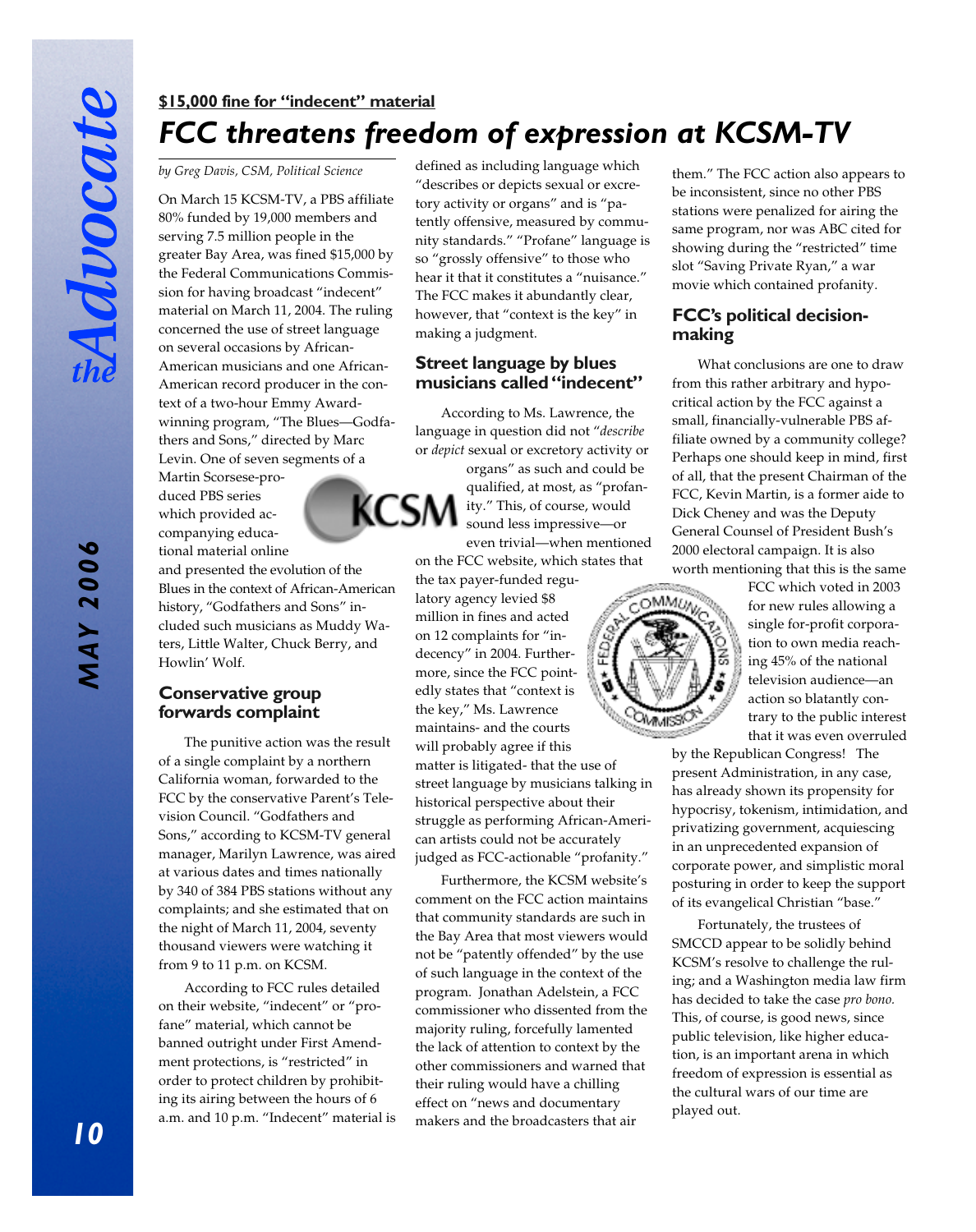In the coming weeks, the California Legislature will consider what to do with community college funding, including some \$50 million in unused growth funds from the 2005-2006 budget. Rather than allowing these funds to revert to the Prop 98 account, the California Federation of Teachers wants to see these funds used as line item increases for part-time faculty.

#### **Please e-mail your legislators**

Please e-mail your lawmakers in the state legislature and tell them to:

\* Increase the underfunded health insurance program for adjunct faculty. First claim on reimbursement dollars should be from districts that actually contribute to their adjuncts' costs.

\* Increase the office-hour line item allocation to reimburse districts that pay part-time teachers to meet with their students. Increase funding for the pay equity line item, in order to provide "comparable pay for comparable work."

\* Provide COLA for all part-time line items similar to other categorical funds in the community college budget.

#### **Sample letter**

Below is a sample letter that you can use as is, or modify as you deem appropriate:

*As a faculty member, I am keenly aware of the challenges facing California's community colleges.*

*In recent years, our community colleges have relied more heavily on part-time faculty. Yet, in budget terms, this growth in adjunct faculty has not resulted in*

*sufficient allocations for health insurance, office hours, or salary equity.*

*Dips in student enrollment, caused by prior fee increases and reduced course offerings, have left the community college budget with significant unused growth funds. I join with my fellow faculty members, both full and part-time, in urging you to use those funds in ways that support all of California's community colleges and our students:*

*1. Increase the underfunded health insurance program for adjunct faculty. Due to increases in the number of parttime faculty and dramatic rise in the cost of medical coverage, the current allocation, which was meant to provide 50 percent of the premium costs, now covers only 13-15 percent. First claim on reimbursement dollars should be from districts that actually contribute to their adjuncts' costs.*

*2. Increase the office-hour line item.*

*This allocation helps districts offset the costs of paying adjunct instructors to meet with their students.*

*3. Increase funding for the pay equity line item in order to provide "comparable pay for comparable work" to compensate adjuncts for class preparation and grading. In each of the 2003-2004 and 2004- 2005 budgets, these funds were cut 11 percent despite growing numbers of parttime faculty.*

*4. Provide COLA for all part-time line items, similar to the other categorical funds in the community college budget.*

*Please support California's commitment to a fair and equitable higher education system for all. Attracting and retaining excellent faculty will pay great dividends.*

#### **Automated website makes it easy**

The union representing Los Angeles community college faculty has set up an easy-to-use automated website on which you can send your legislators an email urging them to use leftover growth money from last year to supplement part-timer line-item funding (office hours, health insurance, parity). This website knows from your address who your legislators are. Just fill out your name and address, and letters will be sent to legislators. You also have the option of changing the message. The website address is: http://www.unionvoice.org/campaign/stand\_up\_sound\_off

#### **LETTER TO THE EDITOR**

#### *New CSM Science Building has more chemistry labs than reported in Advocate*

Another good job putting the [March-April] *Advocate* together. I've done a lot of camera-ready and direct-to-press work myself in chemistry, and I know how long and involved "only 8 pages" can be to do well.

The caption for the CSM science building picture on page 7 [of the March-April issue] is unfortunately incomplete. There are actually three general chemistry laboratories, one organic chemistry laboratory and two chemistry instrumentation rooms on the third floor, not just "two Chemistry laboratories."

Thank you. Bob K.

Robert Kowerski, Ph.D. Professor of Chemistry College of San Mateo